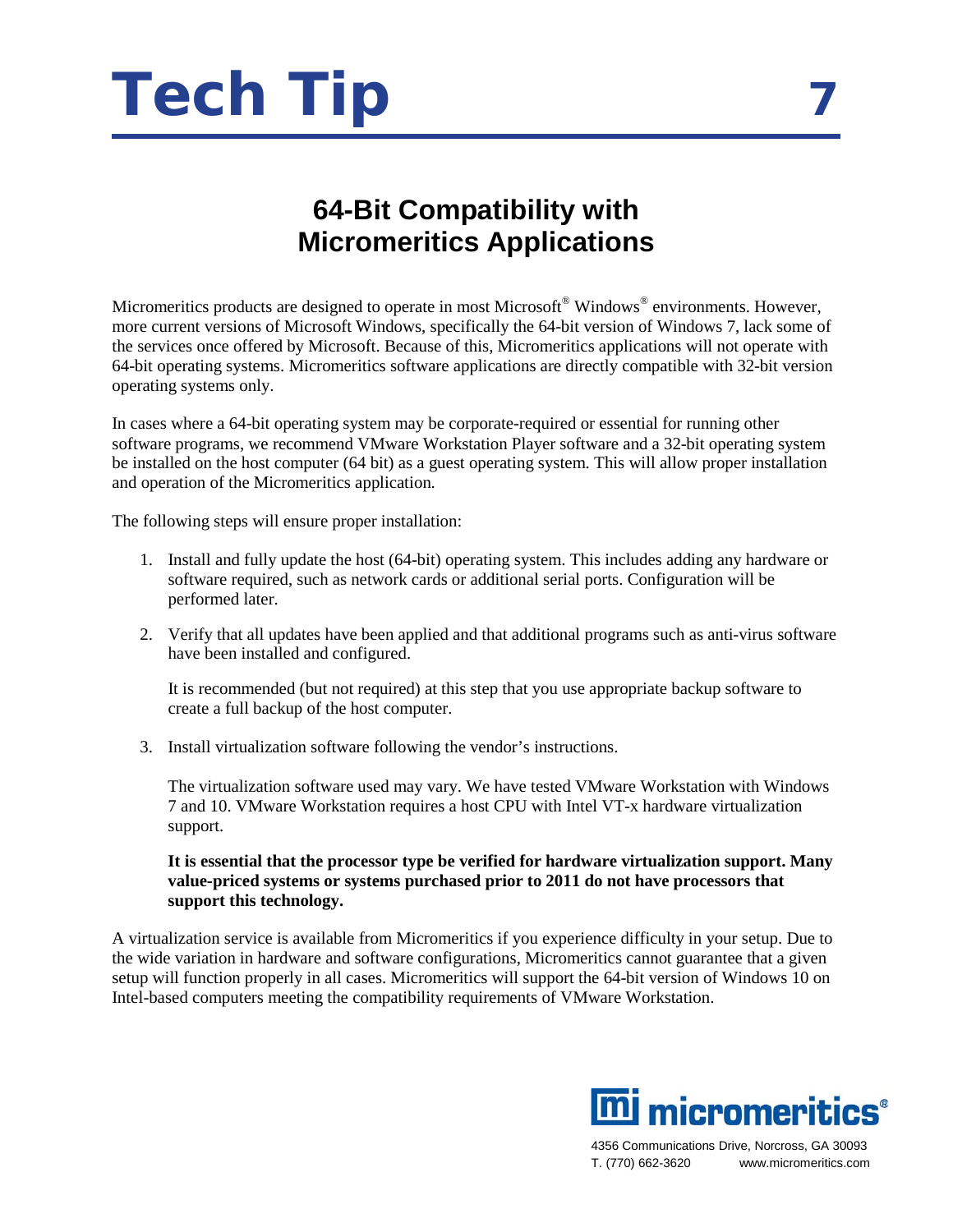Other virtualization software programs are available such as Oracle VM VirtualBox and Microsoft Hyper-V. These have not been fully tested for compatibility with Micromeritics products.

If you have problems with installation of the virtual PC, contact your local Micromeritics sales representative for assistance.

## **Installation**

Install VMware Player as shown. If installing the 32-bit guest operating system from a DVD, select the installer disc; otherwise select the disc image (.iso) file. Select the 32-bit operating system to install if necessary (e.g., Windows 10 not Windows 10x64), and provide a name for the virtual machine; the example uses "Micromeritics VM."

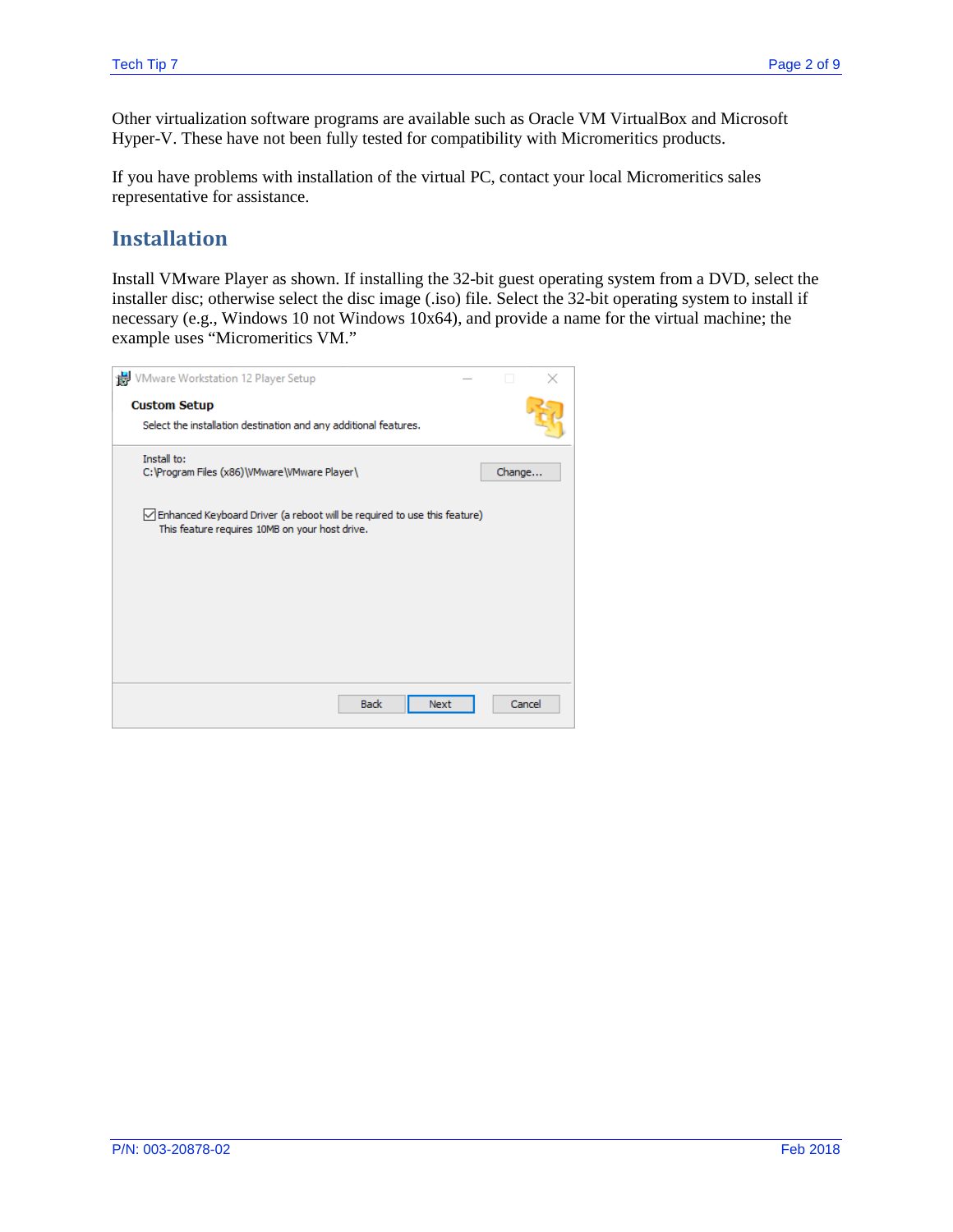| New Virtual Machine Wizard                                                                                                                                                    | × |
|-------------------------------------------------------------------------------------------------------------------------------------------------------------------------------|---|
| Welcome to the New Virtual Machine Wizard<br>A virtual machine is like a physical computer; it needs an operating<br>system. How will you install the quest operating system? |   |
| Install from:                                                                                                                                                                 |   |
| Installer disc:                                                                                                                                                               |   |
| $\subseteq$ DVD RW Drive (D:)                                                                                                                                                 |   |
|                                                                                                                                                                               |   |
|                                                                                                                                                                               |   |
| (c) Installer disc image file (iso):                                                                                                                                          |   |
| E: Windows 10 32-bit.iso<br>$\checkmark$                                                                                                                                      |   |
| $\langle \cdot \rangle$ Could not detect which operating system is in this disc image.<br>You will need to specify which operating system will be installed.                  |   |
| $\bigcirc$ I will install the operating system later.                                                                                                                         |   |
| The virtual machine will be created with a blank hard disk.                                                                                                                   |   |
|                                                                                                                                                                               |   |
| Cancel<br>Help<br>$<$ Back<br>Next >                                                                                                                                          |   |

| New Virtual Machine Wizard                                                                           | × |
|------------------------------------------------------------------------------------------------------|---|
| Select a Guest Operating System<br>Which operating system will be installed on this virtual machine? |   |
| Guest operating system<br>O Microsoft Windows<br>$\bigcirc$ Linux<br>◯ Nov <u>e</u> ll NetWare       |   |
| Solaris<br>O Other<br>Version                                                                        |   |
| Windows 10<br>Windows 10                                                                             | ۸ |
| Windows 10 x64<br>Windows 8<br>Windows 8 x64<br>Windows 7                                            |   |
| Windows 7 x64<br>Windows Vista<br>Windows Vista x64 Edition<br>Windows XP Home Edition               |   |
| Windows XP Professional<br>Windows XP Professional x64 Edition                                       |   |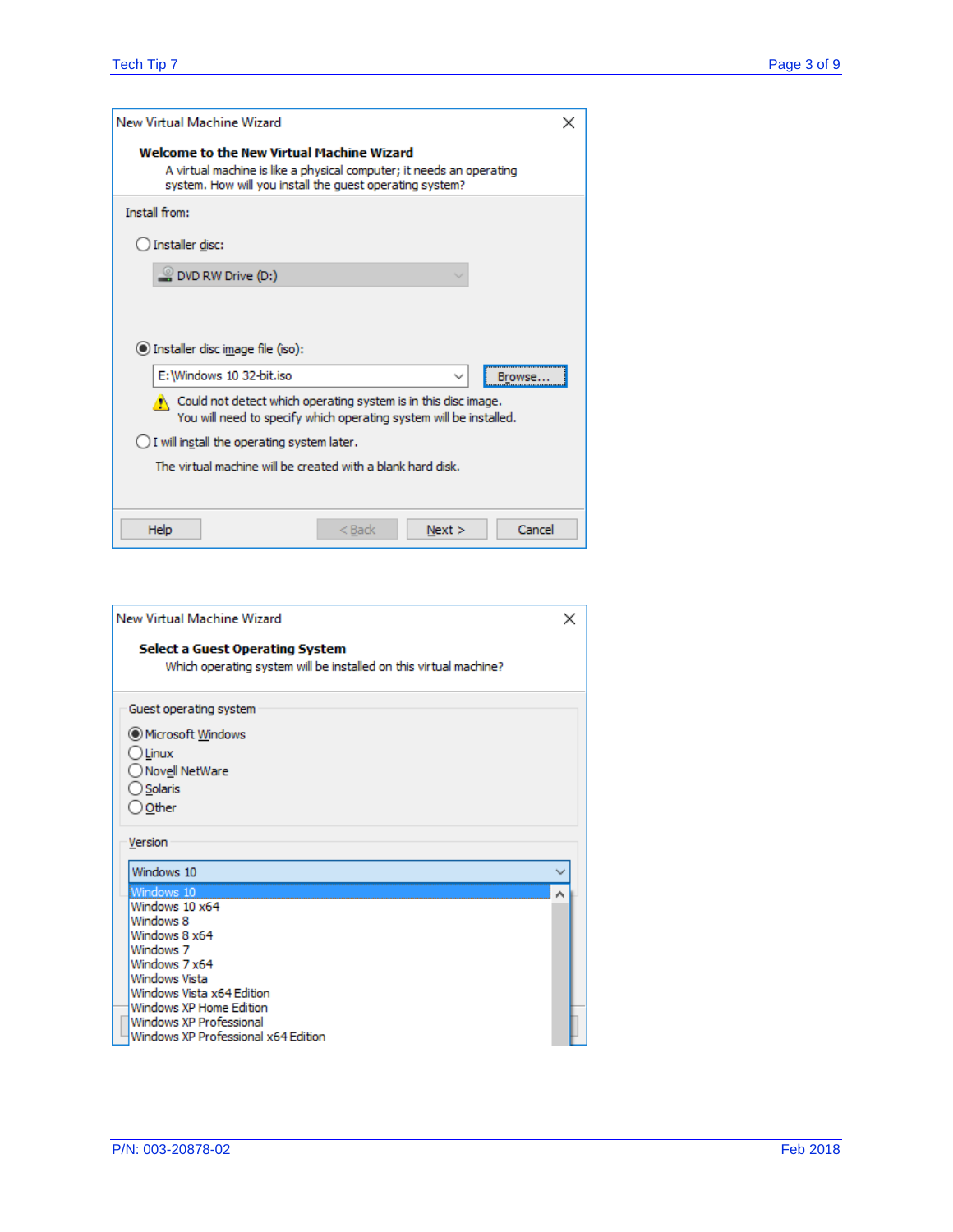| New Virtual Machine Wizard                                                                   | × |
|----------------------------------------------------------------------------------------------|---|
| <b>Name the Virtual Machine</b><br>What name would you like to use for this virtual machine? |   |
| Virtual machine name:                                                                        |   |
| Micromeritics VM                                                                             |   |
| Location:                                                                                    |   |
| C:\Users\Default\Documents\Virtual Machines<br>Browse                                        |   |
|                                                                                              |   |
|                                                                                              |   |
|                                                                                              |   |
|                                                                                              |   |
|                                                                                              |   |
|                                                                                              |   |
| Cancel<br>$N$ ext ><br>$Back$                                                                |   |

| New Virtual Machine Wizard                                                                                                                                                                                               | × |
|--------------------------------------------------------------------------------------------------------------------------------------------------------------------------------------------------------------------------|---|
| <b>Specify Disk Capacity</b><br>How large do you want this disk to be?                                                                                                                                                   |   |
| The virtual machine's hard disk is stored as one or more files on the host<br>computer's physical disk. These file(s) start small and become larger as you<br>add applications, files, and data to your virtual machine. |   |
| 30.0<br>Maximum disk size (GB):                                                                                                                                                                                          |   |
| Recommended size for Windows 10: 60 GB                                                                                                                                                                                   |   |
|                                                                                                                                                                                                                          |   |
| Store virtual disk as a single file                                                                                                                                                                                      |   |
| Split virtual disk into multiple files                                                                                                                                                                                   |   |
| Splitting the disk makes it easier to move the virtual machine to another<br>computer but may reduce performance with very large disks.                                                                                  |   |
|                                                                                                                                                                                                                          |   |
|                                                                                                                                                                                                                          |   |
|                                                                                                                                                                                                                          |   |
| Cancel<br>Help<br>$<$ Back<br>Next                                                                                                                                                                                       |   |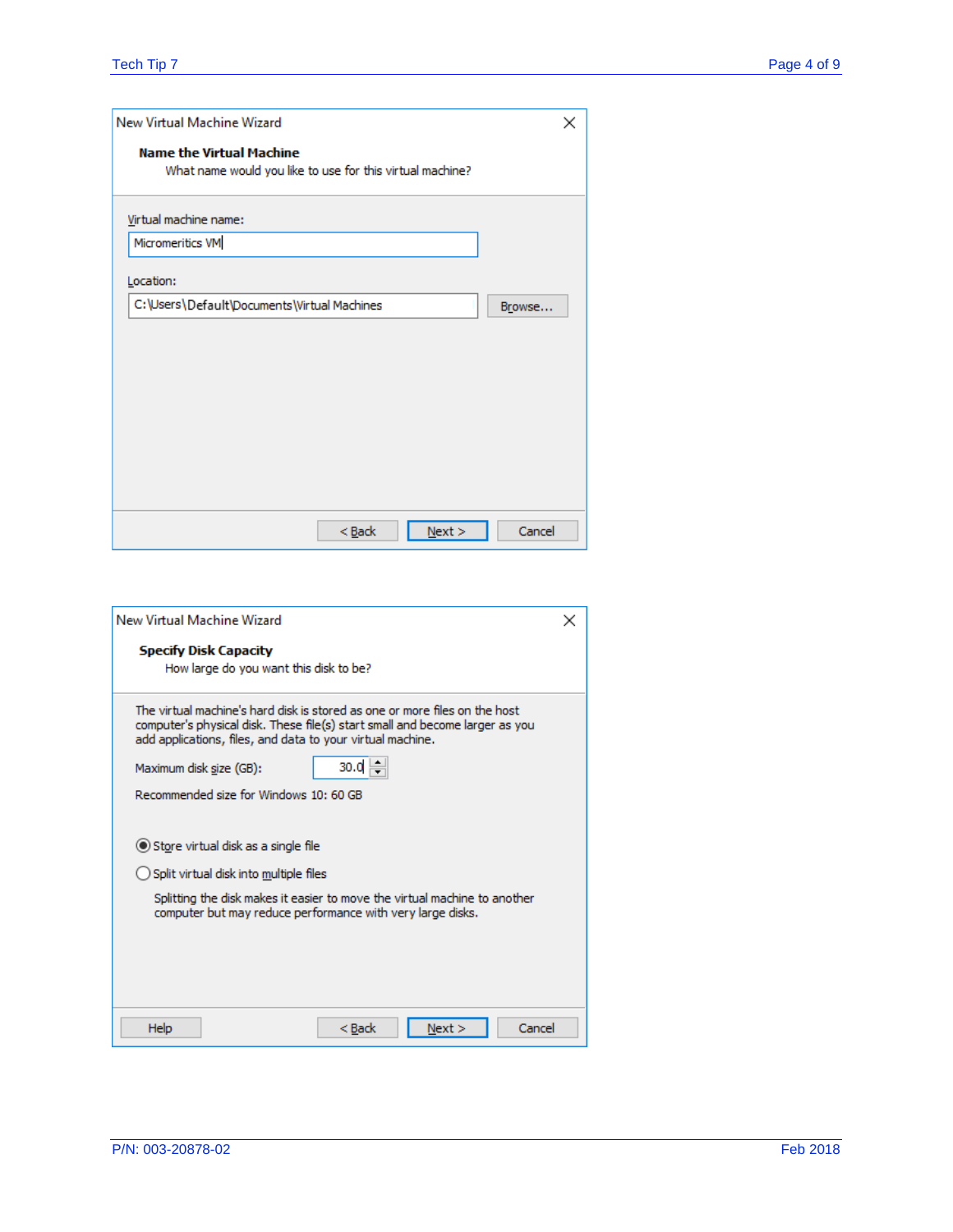| ×                                                                          |
|----------------------------------------------------------------------------|
| Click Finish to create the virtual machine. Then you can install Windows   |
|                                                                            |
| ́                                                                          |
| C: \Users \Default \Documents \Virtual Machines \Micro                     |
|                                                                            |
|                                                                            |
|                                                                            |
|                                                                            |
|                                                                            |
| CD/DVD, USB Controller, Printer, Sound Card                                |
|                                                                            |
| Cancel                                                                     |
| The virtual machine will be created with the following settings:<br>Finish |

| Micromeritics VM - VMware Workstation 12 Player                                                                                                                                                                                                                                                                                                                                                                                                          | $\Box$      | $\times$ |
|----------------------------------------------------------------------------------------------------------------------------------------------------------------------------------------------------------------------------------------------------------------------------------------------------------------------------------------------------------------------------------------------------------------------------------------------------------|-------------|----------|
| $\blacksquare$ , $\oplus$ $\blacksquare$ $\square$ $\boxtimes$<br>Player $\blacktriangledown$                                                                                                                                                                                                                                                                                                                                                            | $\pmb{\ll}$ | 圖        |
|                                                                                                                                                                                                                                                                                                                                                                                                                                                          |             |          |
|                                                                                                                                                                                                                                                                                                                                                                                                                                                          |             |          |
| K                                                                                                                                                                                                                                                                                                                                                                                                                                                        |             |          |
|                                                                                                                                                                                                                                                                                                                                                                                                                                                          |             |          |
|                                                                                                                                                                                                                                                                                                                                                                                                                                                          |             |          |
| Windows Setup<br>$\begin{array}{ c c c c c }\hline \multicolumn{1}{ c }{\multicolumn{1}{c }{\hspace{-1.4ex}}\hline \multicolumn{1}{ c }{\hspace{-1.4ex}}\hline \multicolumn{1}{ c }{\hspace{-1.4ex}}\hline \multicolumn{1}{ c }{\hspace{-1.4ex}}\hline \multicolumn{1}{ c }{\hspace{-1.4ex}}\hline \multicolumn{1}{ c }{\hspace{-1.4ex}}\hline \multicolumn{1}{ c }{\hspace{-1.4ex}}\hline \multicolumn{1}{ c }{\hspace{-1.4ex}}\hline \multicolumn{1}{$ |             |          |
|                                                                                                                                                                                                                                                                                                                                                                                                                                                          |             |          |
| Windows <sup>®</sup>                                                                                                                                                                                                                                                                                                                                                                                                                                     |             |          |
|                                                                                                                                                                                                                                                                                                                                                                                                                                                          |             |          |
|                                                                                                                                                                                                                                                                                                                                                                                                                                                          |             |          |
| Language to install: English (United States)<br>$\mathbf{r}$                                                                                                                                                                                                                                                                                                                                                                                             |             |          |
| Time and currency format: English (United States)<br>▾                                                                                                                                                                                                                                                                                                                                                                                                   |             |          |
| Keyboard or input method: US<br>$\overline{\phantom{a}}$                                                                                                                                                                                                                                                                                                                                                                                                 |             |          |
|                                                                                                                                                                                                                                                                                                                                                                                                                                                          |             |          |
|                                                                                                                                                                                                                                                                                                                                                                                                                                                          |             |          |
| Enter your language and other preferences and click "Next" to continue.                                                                                                                                                                                                                                                                                                                                                                                  |             |          |
| Next<br>@ 2017 Microsoft Corporation. All rights reserved.                                                                                                                                                                                                                                                                                                                                                                                               |             |          |
|                                                                                                                                                                                                                                                                                                                                                                                                                                                          |             |          |
|                                                                                                                                                                                                                                                                                                                                                                                                                                                          |             |          |
|                                                                                                                                                                                                                                                                                                                                                                                                                                                          |             |          |
|                                                                                                                                                                                                                                                                                                                                                                                                                                                          |             |          |
|                                                                                                                                                                                                                                                                                                                                                                                                                                                          |             |          |
|                                                                                                                                                                                                                                                                                                                                                                                                                                                          |             |          |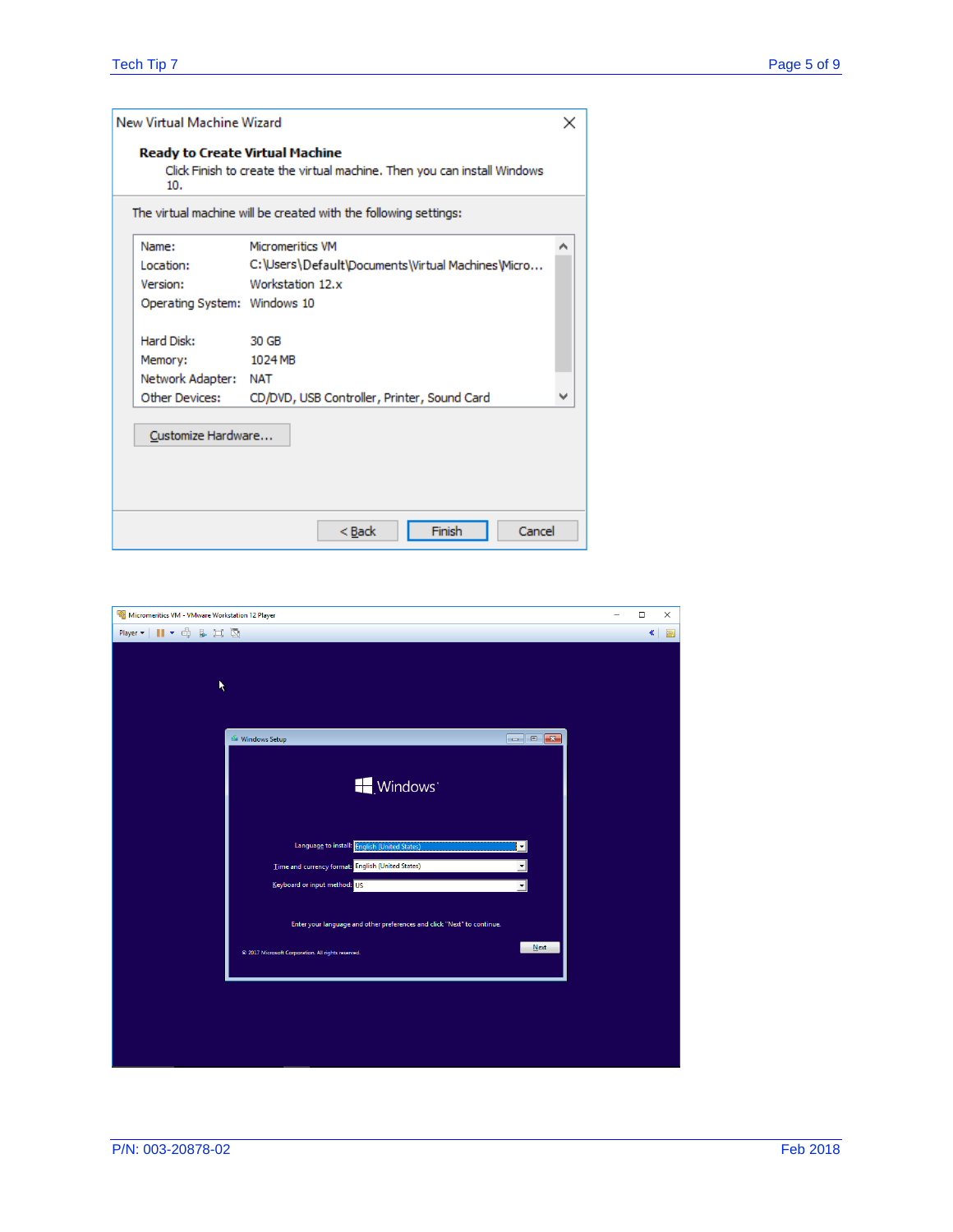## **Configuration**

After the 32-bit guest operating system has been installed, configuration is required for the host and guest operating systems for proper communication with the instrument.

1. Configure the host operating system network adapter as specified in the Operator's Manual for the instrument.

| $\times$<br><b>Local Area Connection 2 Properties</b>                                                                                                                                                                                                                                                                                                                          | Internet Protocol Version 4 (TCP/IPv4) Properties<br>$\times$                                                                                                                                                                |
|--------------------------------------------------------------------------------------------------------------------------------------------------------------------------------------------------------------------------------------------------------------------------------------------------------------------------------------------------------------------------------|------------------------------------------------------------------------------------------------------------------------------------------------------------------------------------------------------------------------------|
| Networking Sharing                                                                                                                                                                                                                                                                                                                                                             | General                                                                                                                                                                                                                      |
| Connect using:<br>NETGEAR FA311v2 PCI Adapter                                                                                                                                                                                                                                                                                                                                  | You can get IP settings assigned automatically if your network supports<br>this capability. Otherwise, you need to ask your network administrator<br>for the appropriate IP settings.                                        |
| Configure<br>This connection uses the following items:<br>Client for Microsoft Networks<br>File and Printer Sharing for Microsoft Networks<br>⊻<br>VirtualBox NDIS6 Bridged Networking Driver<br>▿<br>☞<br>QoS Packet Scheduler<br><b>Internet Protocol Version 4 (TCP/IPv4)</b><br>M<br>Microsoft Network Adapter Multiplexor Protocol<br>⊻<br>Microsoft LLDP Protocol Driver | $\bigcap$ Obtain an IP address automatically<br>(a) Use the following IP address:<br><b>IP</b> address:<br>192, 168, 77, 100<br>255.255.255.0<br>Subnet mask:<br>Default gateway:<br>Obtain DNS server address automatically |
| ⋗                                                                                                                                                                                                                                                                                                                                                                              | (a) Use the following DNS server addresses:                                                                                                                                                                                  |
| $install$<br>Uninstall<br><b>Properties</b>                                                                                                                                                                                                                                                                                                                                    | Preferred DNS server:                                                                                                                                                                                                        |
| Description                                                                                                                                                                                                                                                                                                                                                                    | Alternate DNS server:                                                                                                                                                                                                        |
| Transmission Control Protocol/Internet Protocol. The default<br>wide area network protocol that provides communication<br>across diverse interconnected networks.                                                                                                                                                                                                              | Validate settings upon exit<br>Advanced                                                                                                                                                                                      |
| OK<br>Cancel                                                                                                                                                                                                                                                                                                                                                                   | OK<br>Cancel                                                                                                                                                                                                                 |

2. Bridge the network adapter between the host and guest operating systems to allow the Micromeritics application direct access to the network adapter connected to the instrument. Select the guest operating system then use the Player menu to select Manage then Virtual Machine Settings. On the Hardware tab, select Network Adapters. Under "Network connection" select "Bridged" then press the Configure Adapters button and select the host operating system network adapter previously configured.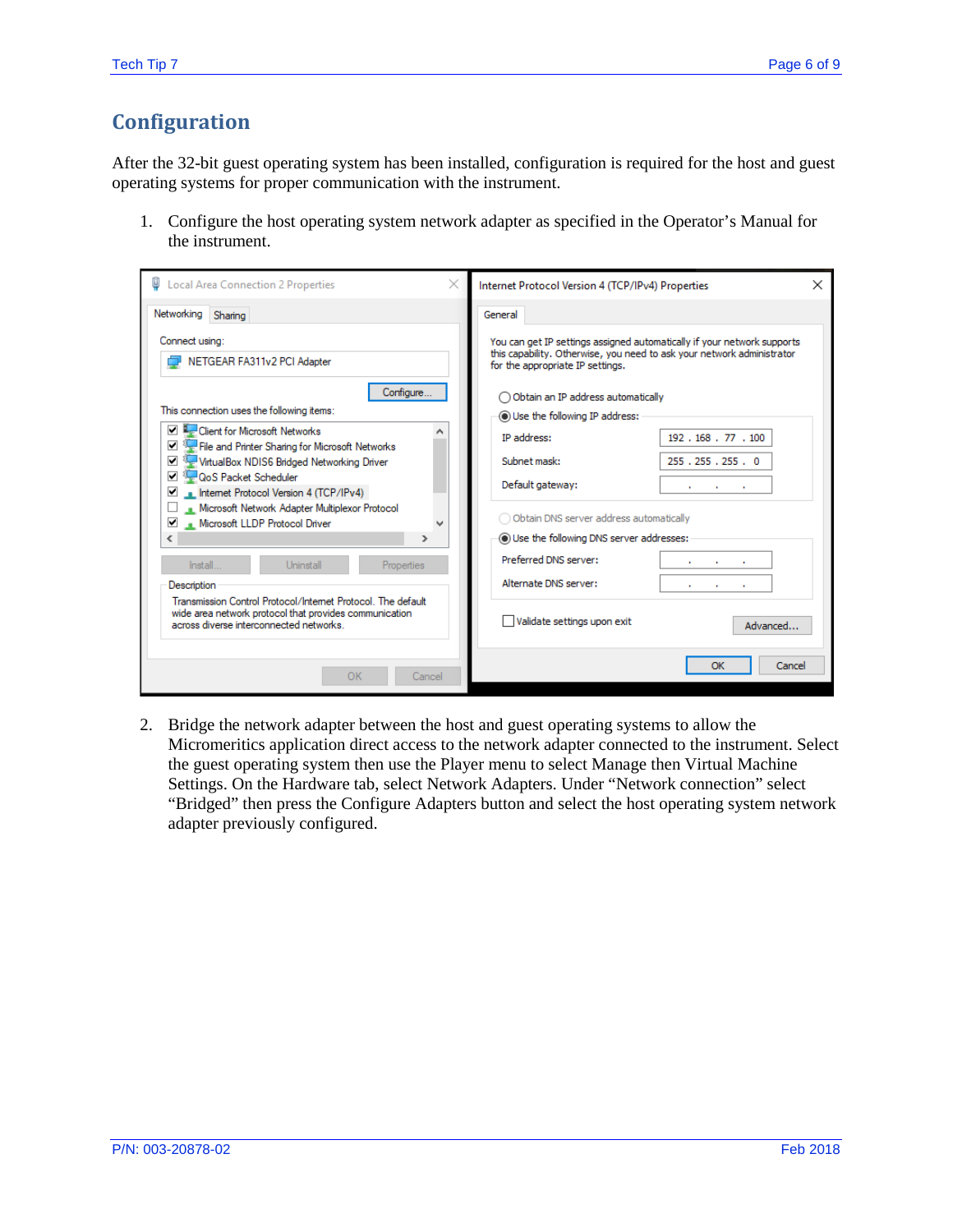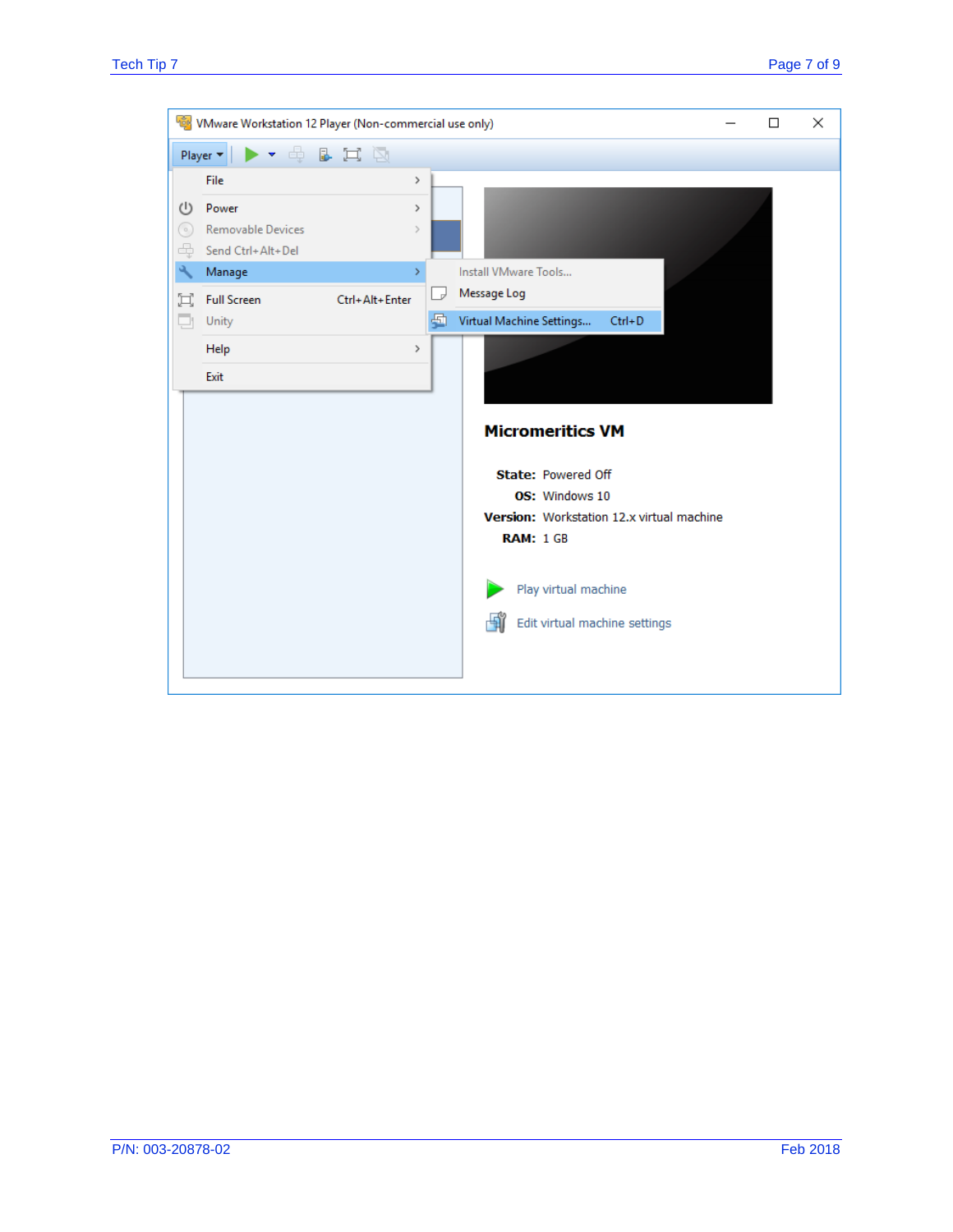| Virtual Machine Settings                                                                                                                                                                           |                                                                                                                                                          |
|----------------------------------------------------------------------------------------------------------------------------------------------------------------------------------------------------|----------------------------------------------------------------------------------------------------------------------------------------------------------|
| Hardware<br>Options                                                                                                                                                                                |                                                                                                                                                          |
| Device<br>Summary<br><b>MILL</b> Memory<br>$1$ GB<br>Processors<br>1<br>Hard Disk (SCSI) 30 GB<br>CD/DVD (SATA)<br>Using file E: Windows 10 32-bit.iso                                             | Device status<br>√ Connected<br>○ Connect at power on<br>Network connection                                                                              |
| Network Advance Baldwell Communication<br>USB   Automatic Bridging Settings<br>$\times$<br>-4<br><b>O</b> Soun<br>Select the host network adapter(s) you want to<br>Print<br>automatically bridge: | ◉ Bridged: Connected directly to the physical network<br>Replicate physical network connection state<br>$\blacksquare$<br>Configure Adapters             |
| <b>Displi</b><br>Realtek PCIe GBE Family Controller<br>Intel(R) Gigabit CT Desktop Adapter                                                                                                         | $\bigcap$ NAT: Used to share the host's IP address<br>$\bigcirc$ Host-only: A private network shared with the host<br>◯ Custom: Specific virtual network |
| OK<br>Help<br>Cancel                                                                                                                                                                               | VMnet0 (Auto-bridging)<br>$\bigcirc$ LAN segment:                                                                                                        |
|                                                                                                                                                                                                    | Advanced<br>LAN Segments                                                                                                                                 |
| $\n  Add\n$<br>Remove                                                                                                                                                                              |                                                                                                                                                          |
|                                                                                                                                                                                                    | OK<br>Cancel<br>Help                                                                                                                                     |

3. The 32-bit guest operating system should configure its network adapter with the same subnet as the 64-bit host operating system but a different last octet in the IP address. For example, if the host network adapter is configured as shown above (192.168.77.**100**), the guest network adapter can be configured as 192.168.77.**101**.